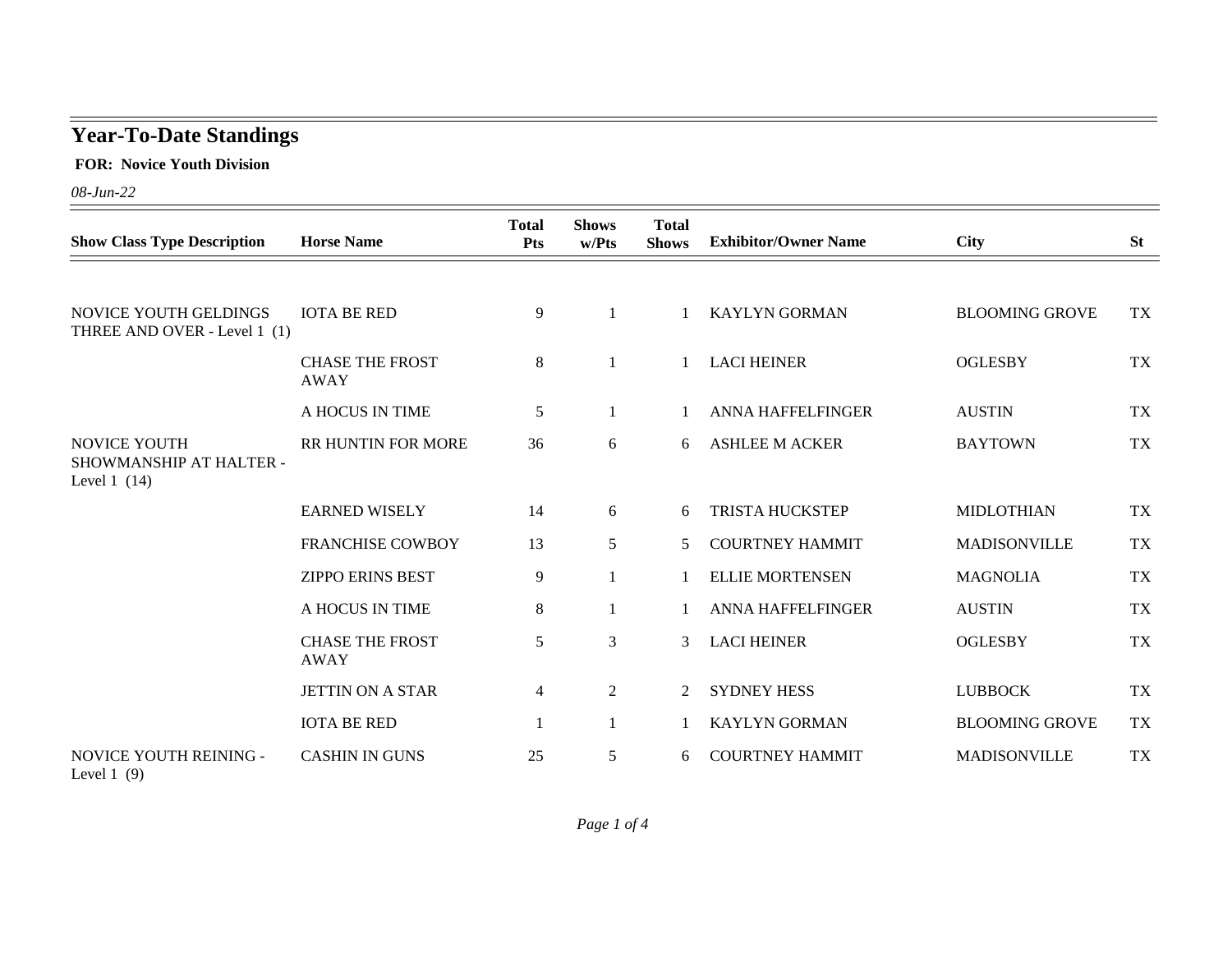| <b>Show Class Type Description</b>                  | <b>Horse Name</b>                     | <b>Total</b><br><b>Pts</b> | <b>Shows</b><br>w/Pts | <b>Total</b><br><b>Shows</b> | <b>Exhibitor/Owner Name</b> | <b>City</b>         | <b>St</b> |
|-----------------------------------------------------|---------------------------------------|----------------------------|-----------------------|------------------------------|-----------------------------|---------------------|-----------|
| NOVICE YOUTH REINING -<br>Level $1(9)$              | <b>WIMPYS REINMAKER</b>               | 16                         | 6                     | 11                           | HARPER CATHERINE NASH       | <b>MADISONVILLE</b> | <b>TX</b> |
|                                                     | <b>PEPPILENA</b>                      | 8                          | $\mathbf{1}$          | $\mathbf{1}$                 | <b>CHARYLET DAVIN LEE</b>   | <b>MCALLEN</b>      | <b>TX</b> |
|                                                     | WHIZKY BENT                           | 3                          |                       | 9                            | <b>ISABELLE HILDEBRANDT</b> | <b>PEARLAND</b>     | <b>TX</b> |
| NOVICE YOUTH WESTERN<br>RIDING - Level 1 (7)        | <b>FLASH MAN ZIP</b>                  | 27                         | $\overline{7}$        | 7                            | <b>ADDISON GRACE ALLEN</b>  | <b>MADISONVILLE</b> | <b>TX</b> |
|                                                     | <b>ZIP N FLOW</b>                     | 4                          | 1                     | 7                            | <b>COURTNEY HAMMIT</b>      | <b>MADISONVILLE</b> | <b>TX</b> |
|                                                     | <b>WHIZKY BENT</b>                    | 1                          | 1                     | 1                            | <b>ISABELLE HILDEBRANDT</b> | <b>PEARLAND</b>     | <b>TX</b> |
| <b>NOVICE YOUTH TRAIL - Level</b><br>1(14)          | RR HUNTIN FOR MORE                    | 35                         | 6                     | 6                            | <b>ASHLEE M ACKER</b>       | <b>BAYTOWN</b>      | <b>TX</b> |
|                                                     | <b>ZIP N FLOW</b>                     | 35                         | $\tau$                | 7                            | <b>COURTNEY HAMMIT</b>      | <b>MADISONVILLE</b> | <b>TX</b> |
|                                                     | <b>CHASE THE FROST</b><br><b>AWAY</b> | $\mathfrak{S}$             | $\mathfrak{Z}$        | 3                            | <b>LACI HEINER</b>          | <b>OGLESBY</b>      | <b>TX</b> |
|                                                     | <b>JETTIN ON A STAR</b>               | $\overline{4}$             | $\overline{2}$        | 2                            | <b>SYDNEY HESS</b>          | <b>LUBBOCK</b>      | <b>TX</b> |
| NOVICE YOUTH WESTERN<br>HORSEMANSHIP - Level 1 (20) | DO YA LIKE EM LAZY                    | 49                         | 11                    | 11                           | <b>ADDISON GRACE ALLEN</b>  | <b>MADISONVILLE</b> | <b>TX</b> |
|                                                     | <b>FLASH MAN ZIP</b>                  | 35                         | $\tau$                | 7                            | <b>ADDISON GRACE ALLEN</b>  | <b>MADISONVILLE</b> | <b>TX</b> |
|                                                     | RR HUNTIN FOR MORE                    | 35                         | 5                     | 6                            | <b>ASHLEE M ACKER</b>       | <b>BAYTOWN</b>      | <b>TX</b> |
|                                                     | <b>ZIP N FLOW</b>                     | 13                         | $\overline{2}$        | 7                            | <b>COURTNEY HAMMIT</b>      | <b>MADISONVILLE</b> | <b>TX</b> |
|                                                     | <b>ZIPPO ERINS BEST</b>               | $\tau$                     |                       |                              | <b>ELLIE MORTENSEN</b>      | <b>MAGNOLIA</b>     | <b>TX</b> |
|                                                     | A HOCUS IN TIME                       | 5                          |                       |                              | <b>ANNA HAFFELFINGER</b>    | <b>AUSTIN</b>       | <b>TX</b> |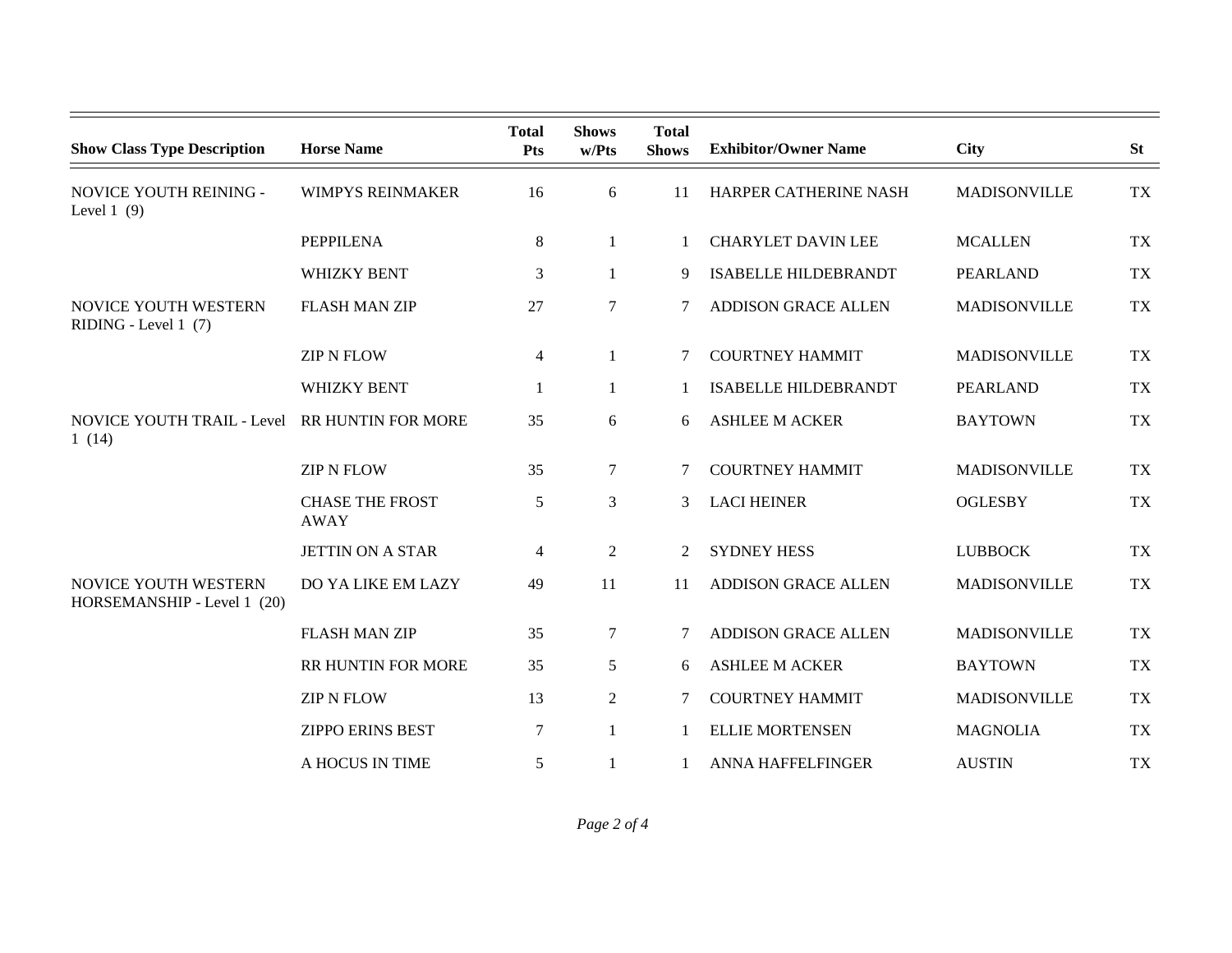| <b>Show Class Type Description</b>                  | <b>Horse Name</b>                     | <b>Total</b><br>Pts | <b>Shows</b><br>w/Pts | <b>Total</b><br><b>Shows</b> | <b>Exhibitor/Owner Name</b> | <b>City</b>           | <b>St</b> |
|-----------------------------------------------------|---------------------------------------|---------------------|-----------------------|------------------------------|-----------------------------|-----------------------|-----------|
| NOVICE YOUTH WESTERN<br>HORSEMANSHIP - Level 1 (20) | <b>CHASE THE FROST</b><br>AWAY        | $\overline{4}$      | 2                     | 3                            | <b>LACI HEINER</b>          | <b>OGLESBY</b>        | <b>TX</b> |
|                                                     | <b>WHIZKY BENT</b>                    | 4                   | 1                     |                              | <b>ISABELLE HILDEBRANDT</b> | <b>PEARLAND</b>       | <b>TX</b> |
|                                                     | <b>IOTA BE RED</b>                    | 3                   | 1                     | 1                            | <b>KAYLYN GORMAN</b>        | <b>BLOOMING GROVE</b> | <b>TX</b> |
|                                                     | <b>JETTIN ON A STAR</b>               | $\overline{2}$      | $\overline{2}$        | 2                            | <b>SYDNEY HESS</b>          | <b>LUBBOCK</b>        | <b>TX</b> |
| NOVICE YOUTH WESTERN<br>PLEASURE - Level 1 (8)      | DO YA LIKE EM LAZY                    | 23                  | 5                     | 5                            | <b>ADDISON GRACE ALLEN</b>  | <b>MADISONVILLE</b>   | <b>TX</b> |
|                                                     | <b>CHASE THE FROST</b><br><b>AWAY</b> | 5                   | 3                     | 3                            | <b>LACI HEINER</b>          | <b>OGLESBY</b>        | <b>TX</b> |
|                                                     | <b>IOTA BE RED</b>                    | 4                   | 1                     |                              | <b>KAYLYN GORMAN</b>        | <b>BLOOMING GROVE</b> | <b>TX</b> |
|                                                     | <b>JETTIN ON A STAR</b>               | $\overline{4}$      | $\overline{2}$        | 2                            | <b>SYDNEY HESS</b>          | <b>LUBBOCK</b>        | <b>TX</b> |
| NOVICE YOUTH RANCH<br>RIDING - Level 1 (19)         | <b>WIMPYS REINMAKER</b>               | 45                  | 14                    | 18                           | HARPER CATHERINE NASH       | <b>MADISONVILLE</b>   | <b>TX</b> |
|                                                     | <b>WHIZKY BENT</b>                    | 35                  | 9                     | 9                            | <b>ISABELLE HILDEBRANDT</b> | <b>PEARLAND</b>       | <b>TX</b> |
|                                                     | <b>SPOT ON JOE</b>                    | 25                  | 6                     | 6                            | <b>ROSEMARY HARTMAN</b>     | <b>MUENSTER</b>       | <b>TX</b> |
|                                                     | <b>STYLISH LIL BOON</b>               | 9                   | $\mathbf{1}$          |                              | ALLORA ELIZABETH LEONARD    | <b>WILLOW CITY</b>    | <b>TX</b> |
|                                                     | <b>CHIC WITHA MAGNUM</b>              | 7                   | 1                     |                              | ROSEMARY HARTMAN            | <b>MUENSTER</b>       | <b>TX</b> |
| NOVICE YOUTH HUNTER<br>UNDER SADDLE - Level 1 (8)   | RR HUNTIN FOR MORE                    | 18                  | 5                     | 5                            | <b>ASHLEE M ACKER</b>       | <b>BAYTOWN</b>        | <b>TX</b> |
|                                                     | <b>CHASE THE FROST</b><br><b>AWAY</b> | 11                  | 3                     | 3                            | <b>LACI HEINER</b>          | <b>OGLESBY</b>        | <b>TX</b> |
|                                                     | <b>IOTA BE RED</b>                    | $8\,$               | 1                     |                              | <b>KAYLYN GORMAN</b>        | <b>BLOOMING GROVE</b> | <b>TX</b> |

*Page 3 of 4*